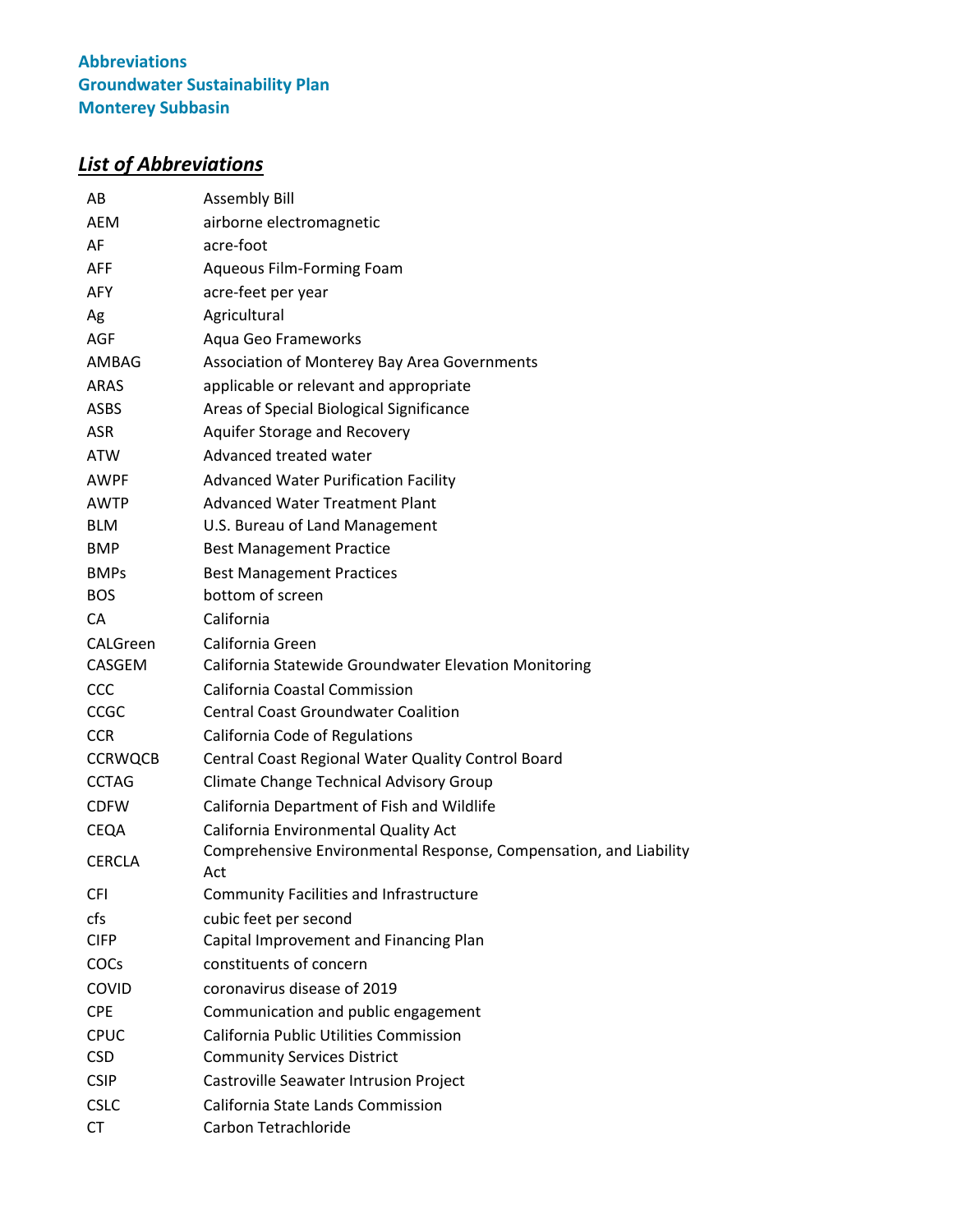| <b>CUS</b>   | California Utility Service                            |
|--------------|-------------------------------------------------------|
| <b>CWC</b>   | California Water Code                                 |
| <b>DAC</b>   | Disadvantaged Community                               |
| <b>DACs</b>  | disadvantaged communities                             |
| <b>DDW</b>   | Division of Drinking Water                            |
| <b>DEM</b>   | digital elevation model                               |
| <b>DMS</b>   | Data Management System                                |
| <b>DOF</b>   | Department of Finance                                 |
| <b>DOSD</b>  | Division of Safety of Dams                            |
| <b>DPR</b>   | direct potable reuse                                  |
| <b>DTSC</b>  | Department of Toxic Substances Control                |
| <b>DWR</b>   | <b>California Department of Water Resources</b>       |
| <b>EHRS</b>  | <b>Environmental Health Review Services</b>           |
| <b>EIR</b>   | <b>Environmental Impact Report</b>                    |
| <b>EPA</b>   | U.S. Environmental Protection Agency                  |
| <b>ESCA</b>  | <b>Environmental Services Cooperative Agreement</b>   |
| <b>ESD</b>   | <b>Explanations of Significant Difference</b>         |
| EТ           | evapotranspiration                                    |
| <b>FFA</b>   | <b>Federal Facility Agreement</b>                     |
| fm           | formation                                             |
| FO           | Fort Ord                                              |
| <b>FODIS</b> | Fort Ord Data Integration System                      |
| <b>FORA</b>  | Fort Ord Reuse Authority                              |
| ft           | foot                                                  |
| ft msl       | foot mean sea level                                   |
| ft/ft        | foot per foot                                         |
| GAMA         | Groundwater Ambient Monitoring and Assessment Program |
| <b>GDE</b>   | groundwater-dependent ecosystem                       |
| <b>GDEs</b>  | groundwater dependent ecosystems                      |
| <b>GEMS</b>  | <b>Groundwater Extraction Management System</b>       |
| GMP          | Groundwater Management Plan                           |
| <b>GPCD</b>  | Gallons per Capita per Day                            |
| gpm/ft       | gallon per minute per foot                            |
| GPS          | <b>Global Positioning System</b>                      |
| <b>GRRP</b>  | Groundwater Replenishment Reuse Project               |
| <b>GSA</b>   | <b>Groundwater Sustainability Agency</b>              |
| <b>GSP</b>   | Groundwater Sustainability Plan                       |
| <b>HCM</b>   | Hydrogeologic Conceptual Model                        |
| <b>HCP</b>   | <b>Habitat Conservation Plan</b>                      |
| HLA          | <b>Harding Lawson Associates</b>                      |
| <b>HMP</b>   | Habitat Management Plan                               |
| <b>HSC</b>   | Healthy and Sustainable Communities                   |
| <b>HUC</b>   | Hydrologic Unit Codes                                 |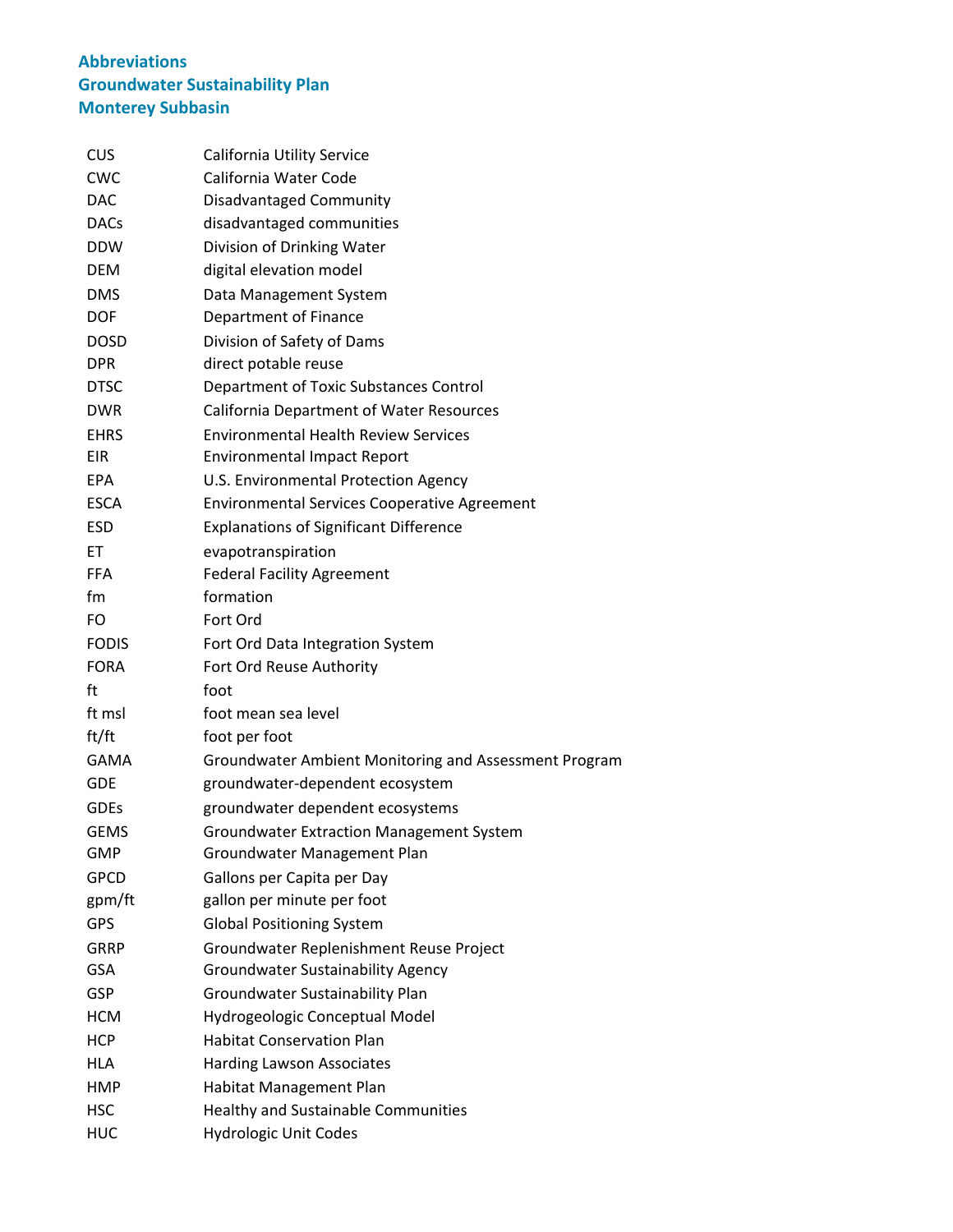| <b>ILRP</b>       | <b>Irrigated Lands Regulatory Program</b>                     |
|-------------------|---------------------------------------------------------------|
| <b>InSAR</b>      | Interferometric Synthetic Aperture Radar                      |
| <b>IPR</b>        | indirect potable reuse                                        |
| <b>IRWM</b>       | Integrated Regional Water Management                          |
| <b>IRWMP</b>      | Integrated Regional Water Management Plan                     |
| <b>ISW</b>        | interconnected surface water                                  |
| <b>IWRMP</b>      | Integrated Regional Water Management Plan                     |
| <b>JPA</b>        | Joint Powers Authority                                        |
| Kqm               | granitic rocks of the Galiban Range                           |
| <b>LCIP</b>       | Local Coastal Implementation Plan                             |
| <b>LCLUP</b>      | <b>Local Coastal Land Use Plan</b>                            |
| <b>LCP</b>        | Local Coastal Program                                         |
| LF                | linear foot                                                   |
| LU                | land use                                                      |
| <b>LUST</b>       | leaking underground storage tank                              |
| M&I               | municipal & industrial                                        |
| MBARD             | Monterey Bay Air Resources District                           |
| <b>MBAS</b>       | Methylene blue active substances                              |
| <b>MBGWFM</b>     | Monterey Subbasin Groundwater Flow Model                      |
| <b>MBNMS</b>      | Monterey Bay National Marine Sanctuary                        |
| <b>MCC</b>        | Monterey County Code                                          |
| <b>MCFCWCD</b>    | Monterey County Flood Control and Water Conservation District |
| <b>MCHD</b>       | <b>Monterey County Health Department</b>                      |
| <b>MCL</b>        | Maximum Contaminant Level                                     |
| <b>MCPWD</b>      | Monterey County Public Works Department                       |
| <b>MCWD</b>       | <b>Marina Coast Water District</b>                            |
| <b>MCWRA</b>      | Monterey County Water Resources Agency                        |
| MG                | million gallon                                                |
| mg/L              | milligram per liter                                           |
| <b>MGD</b>        | million gallon per day                                        |
| Mmy               | <b>Monterey Formation</b>                                     |
| <b>MOA</b>        | Memorandum of Agreement                                       |
| <b>MPWMD</b>      | Monterey Peninsula Water Management District                  |
| <b>MRSWMP</b>     | Monterey Regional Stormwater Management Program               |
| <b>MRWPCA</b>     | Monterey Regional Water Pollution Control Agency              |
| <b>Msm</b>        | Santa Margarita Sandstone                                     |
| Msu               | <b>Unnamed Miocene Sedimentary Rocks</b>                      |
| <b>MTBE</b>       | methyl tert butyl ether                                       |
| Mus               | <b>Unnamed Miocene Sandstone</b>                              |
| <b>MWELO</b>      | Model Water Efficient Landscape Ordinance                     |
| NAD               | North American Datum                                          |
| NAD <sub>83</sub> | North American Datum of 1983                                  |
| NAVD 88           | North American Vertical Datum of 1988                         |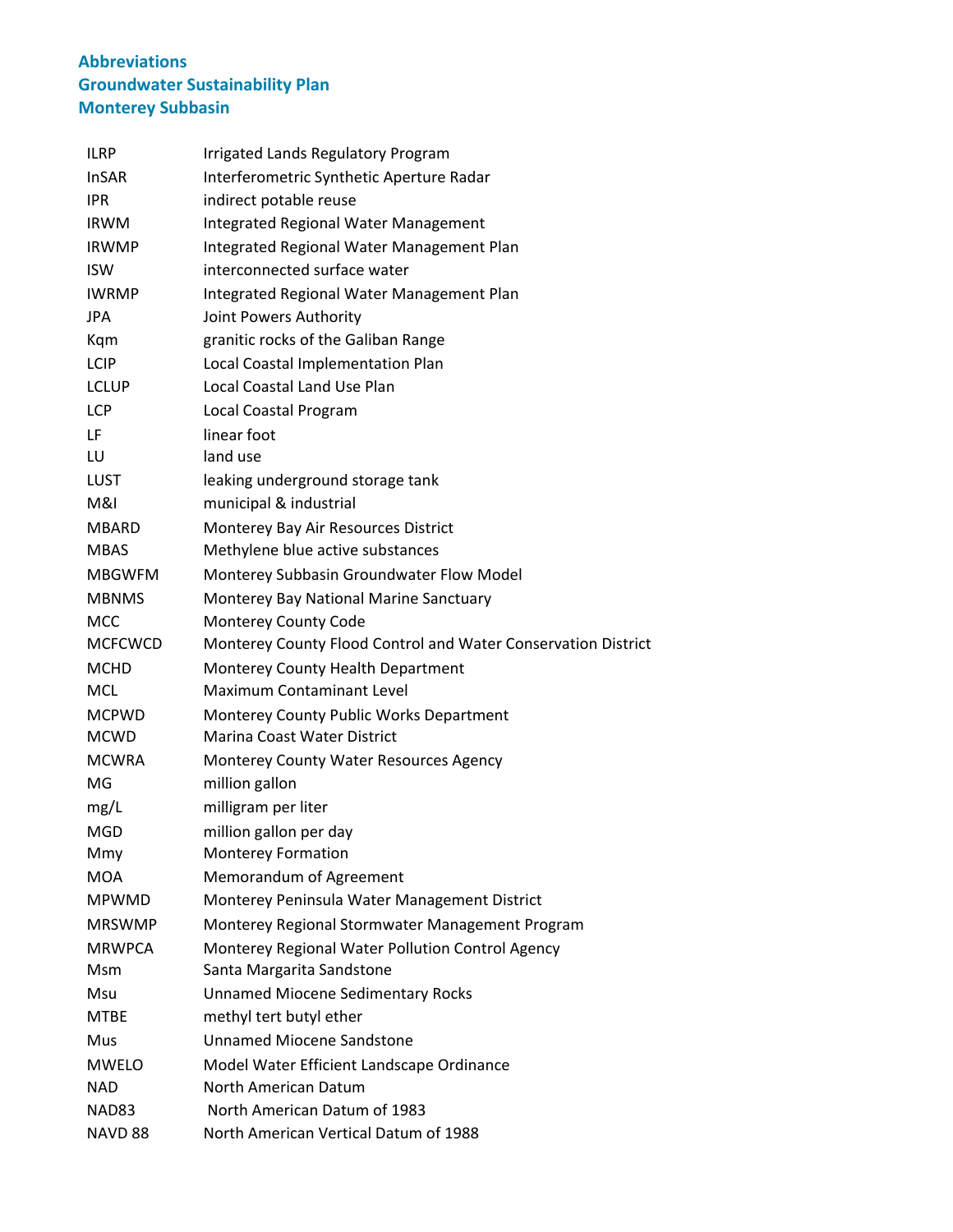| NEPA         | National Environmental Policy Act                        |
|--------------|----------------------------------------------------------|
| NLs          | notification levels                                      |
| <b>NMFS</b>  | <b>National Marine Fisheries Service</b>                 |
| <b>NOAA</b>  | National Oceanic & Atmospheric Administration            |
| <b>NPDES</b> | National Pollutant Discharge Elimination System          |
| NPL          | <b>National Priorities List</b>                          |
| <b>NRCS</b>  | <b>USDA Natural Resources Conservation Service</b>       |
| 0&M          | <b>Operations and Maintenance</b>                        |
| ohm/cm       | ohms centimeter                                          |
| OS           | open space                                               |
| <b>OSWCR</b> | Online System for Well Completion Reports                |
| OU           | Operable Unit                                            |
| <b>OUCTP</b> | Operable Unit Carbon Tetrachloride Plume                 |
| <b>PCE</b>   | tetrachloroethylene                                      |
| <b>PFAS</b>  | per- and poly-fluoroalkyl substances                     |
| <b>PFBS</b>  | perfluorobutanesulfonic acid                             |
| <b>PFHxA</b> | perfluorohexanoic acid                                   |
| <b>PFOA</b>  | perfluorooctanoic acid                                   |
| <b>PFOS</b>  | perfluorooctanesulfonic acid                             |
| <b>PLSS</b>  | <b>Public Land Survey System</b>                         |
| <b>PS</b>    | public service                                           |
| <b>PWM</b>   | Pure Water Monterey                                      |
| Q            | alluvium                                                 |
| QA/QC        | <b>Quality Assurance/Quality Control</b>                 |
| Qae          | Aromas Sand                                              |
| Qal          | Alluvium                                                 |
| QAPP         | Quality Assurance Project Plan                           |
| Qd           | Dune Sand                                                |
| Qfl          | <b>Floodplain Deposits</b>                               |
| Qo/Qvf       | Old Alluvium / Valley Fill Deposits                      |
| Qod          | <b>Older Dune Sand</b>                                   |
| Qof          | Pleistocene Dissected Alluvium                           |
| QT           | Paso Robles Formations                                   |
| Qt           | Terrace deposit                                          |
| Qtc          | Colluvium and talus, undivided                           |
| <b>RCDMC</b> | <b>Resource Conservation District of Monterey County</b> |
| <b>RFP</b>   | <b>Request for Proposals</b>                             |
| <b>RGP</b>   | <b>Regional General Permit</b>                           |
| RI/FS        | Remedial Investigation Feasibility Study                 |
| <b>RMA</b>   | Routine Maintenance Agreement                            |
| <b>RMS</b>   | <b>Representative Monitoring Site</b>                    |
| <b>ROD</b>   | <b>Records of Decision</b>                               |
| ROW          | <b>Right of Way</b>                                      |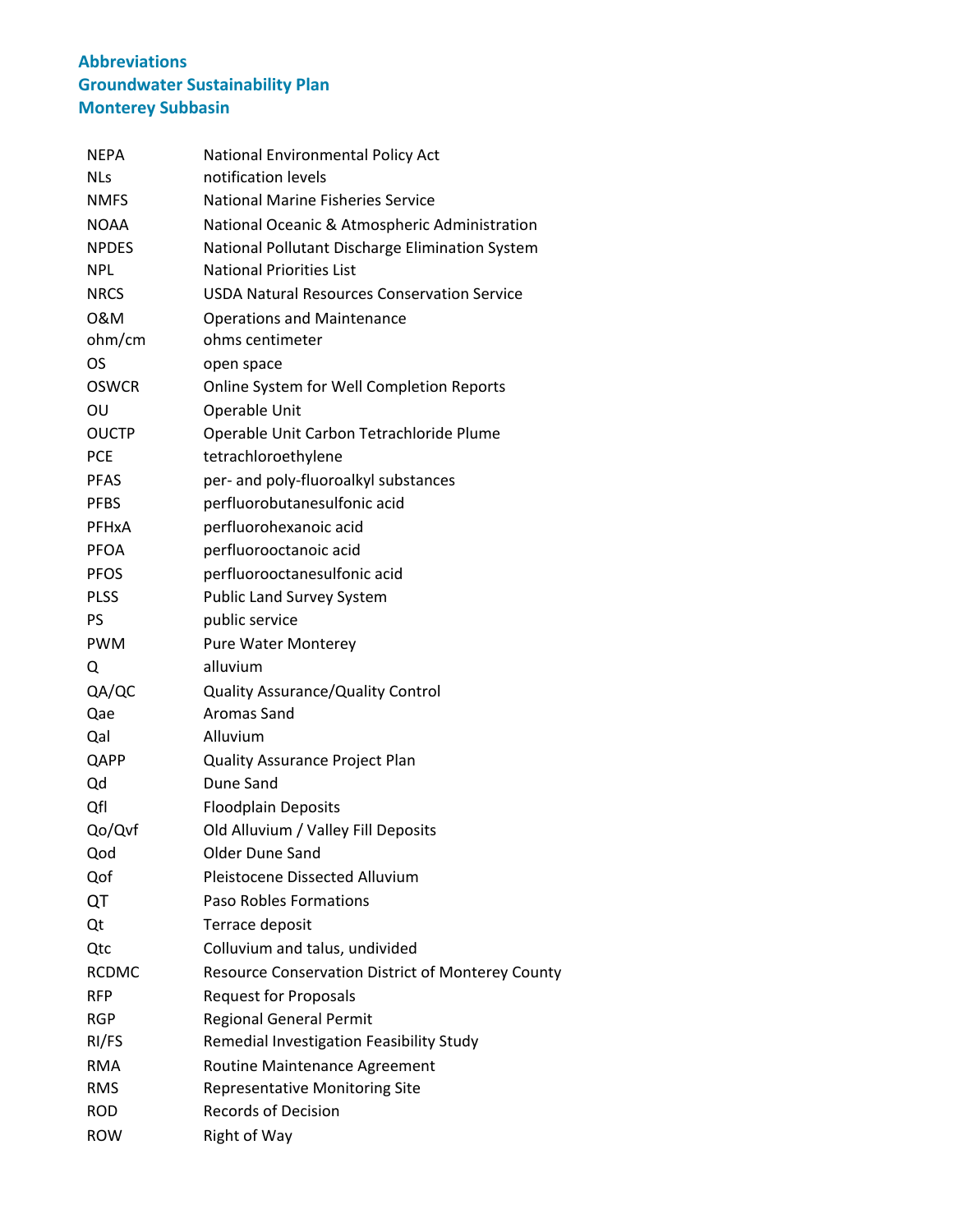| RP            | reference point                                        |
|---------------|--------------------------------------------------------|
| <b>RTP</b>    | <b>Regional Treatment Plant</b>                        |
| <b>RUWAP</b>  | Regional Urban Water Augmentation Project              |
| <b>RWQCB</b>  | Regional Water Quality Control Board                   |
| <b>SAFER</b>  | Safe and Affordable Funding for Equity and Resilience  |
| SB            | Senate Bill                                            |
| <b>SBMMP</b>  | Seaside Basin Monitoring and Management Program        |
| <b>SCEP</b>   | Stakeholder Communication and Engagement Plan          |
| <b>SDRF</b>   | State Disaster Response Fund                           |
| <b>SGMA</b>   | Sustainable Groundwater Management Act                 |
| <b>SMC</b>    | Sustainable Management Criteria                        |
| <b>SMCL</b>   | secondary maximum contaminant level                    |
| <b>SMCs</b>   | sustainable management criteria                        |
| <b>SMP</b>    | Salinas River Stream Maintenance Program               |
| <b>SRDF</b>   | <b>Salinas River Diversion Facility</b>                |
| <b>SSURGO</b> | Soil Survey Geographic Database                        |
| <b>SVA</b>    | Salinas Valley Aquitard                                |
| <b>SVBGSA</b> | Salinas Valley Basin Groundwater Sustainability Agency |
| <b>SVIHM</b>  | Salinas Valley Integrated Hydrologic Model             |
| <b>SVOM</b>   | Salinas Valley Operational Model                       |
| <b>SVRP</b>   | <b>Salinas Valley Reclamation Plant</b>                |
| <b>SVWP</b>   | Salinas Valley Water Project                           |
| SWI           | seawater intrusion                                     |
| <b>SWIG</b>   | Seawater Intrusion Working Group                       |
| <b>SWPPP</b>  | State Water Board Stormwater Pollution Prevention Plan |
| <b>SWRCB</b>  | <b>State Water Resources Control Board</b>             |
| <b>TAC</b>    | <b>Technical Advisory Committee</b>                    |
| <b>TAMC</b>   | <b>Transportation Agency for Monterey County</b>       |
| TBD           | to be determined                                       |
| <b>TCE</b>    | trichloroethylene                                      |
| TDS           | total dissolved solids                                 |
| Tsm           | Santa Margarita Sandstone                              |
| U.S.          | <b>United States</b>                                   |
| ug            | micrograms                                             |
| ug/L          | micrograms per liter                                   |
| US            | <b>United States</b>                                   |
| US EPA        | United States Environmental Protection Agency          |
| <b>USACE</b>  | United States Army Corps of Engineers                  |
| <b>USDA</b>   | United States Department of Agriculture                |
| <b>USFWS</b>  | U.S. Fish and Wildlife Service                         |
| <b>USGS</b>   | United States Geological Survey                        |
| UV            | ultraviolet                                            |
| <b>UWMP</b>   | Urban Water Management Plan                            |